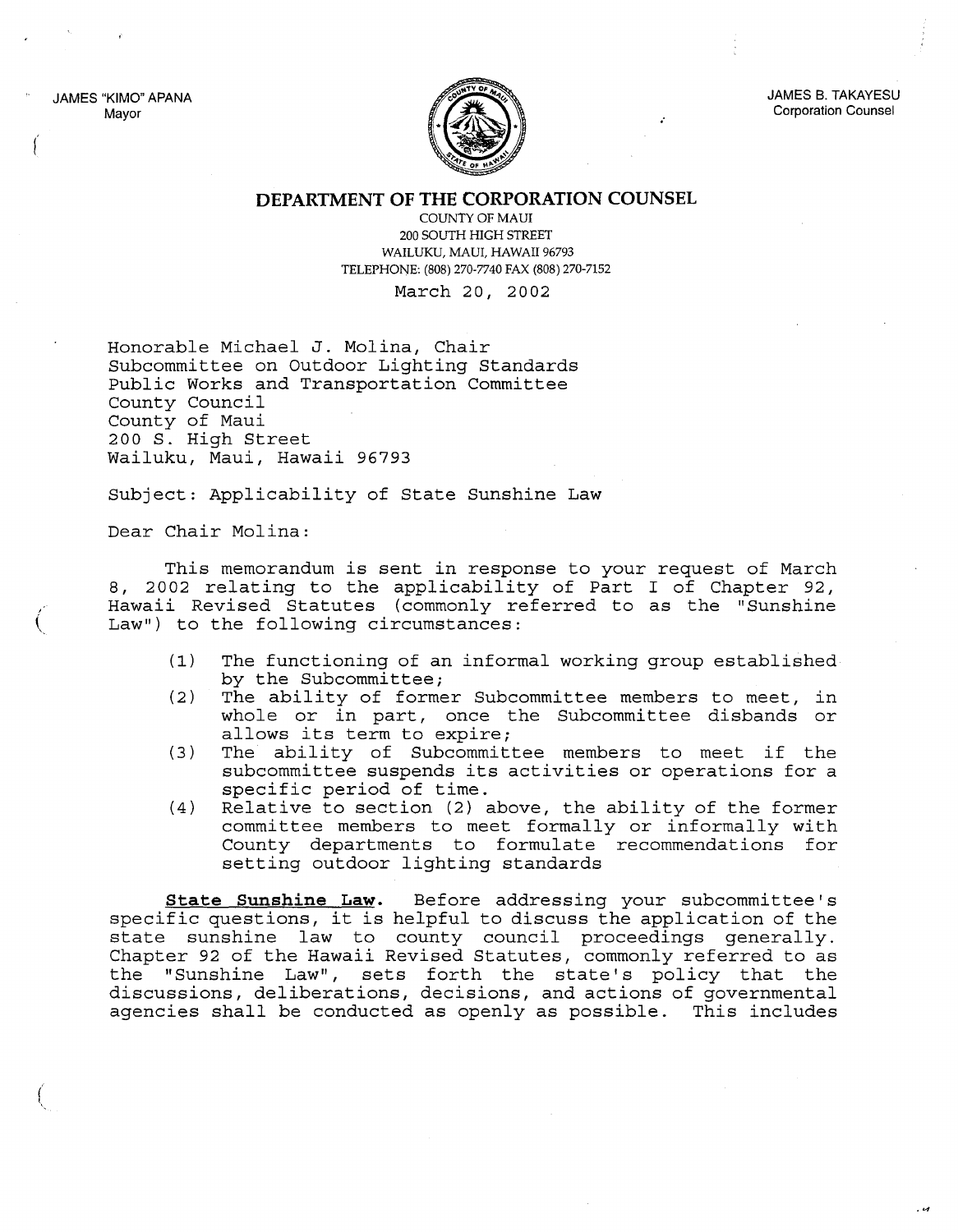(  $\overline{\mathcal{K}}$ 

 $\acute{}$ 

(

the requirement for posted agendas (H.R.S. §92-7) with meetings of all boards open to the public (H.R.S §92-3). The term "board" is defined in H.R.S. §92-2(l) as:

"Board" means any agency, board, commission, authority, or committee of the State or its political subdivisions which is created by constitution, statute, rule or executive order, to have supervision, control, jurisdiction, or advisory power over specific matters and which is required to conduct meetings and to take official actions.

The County council is <sup>a</sup> "board" under this definition (Atty. Gen. Op. 86-5) and "board" includes committees or subgroups of the board. (Atty. Gen. Op. 85-7)

Standing committees of the County Council are created under the Rules of the Council, Section 5, Committees of the Council. One of these standing committees is the Public Works and Transportation Committee. In addition, the Council may create a subcommittee within a standing committee under Section 5E of the Council rules which state:

A subcommittee within a standing committee may be created. The chair of the committee, subject to approval by <sup>a</sup> majority of the standing committee, shall appoint the chair and vice-chair of the subcommittee, shall specify the objectives of the subcommittee, and shall set a date on which the subcommittee shall be deemed<br>dissolved. The chair of each subcommittee shall call The chair of each subcommittee shall call meetings and preside at all meetings. In the absence of the chair and vice-chair, the subcommittee shall select a temporary chair. Subcommittees shall comply with the procedural requirements applicable to standing committees, to the extent practicable. [emphasis added.]

Therefore, because the Subcommittee on Outdoor Lighting Standards was created officially under the Public Works and Transportation standing committee of the Council and the subcommittee has duties and advisory powers, proceedings of the subcommittee are subject to the Sunshine law.

**Establishing an Informal Working Group by the Subcommittee.** The applicability of the Sunshine law becomes more problematic if <sup>a</sup> smaller "working group" of the subcommittee is established. First, the Rules of the Council do not specifically provide for the creation of working groups within subcommittees. This said, the Sunshine law does anticipate some communication between members outside of committee meetings on a limited basis and for a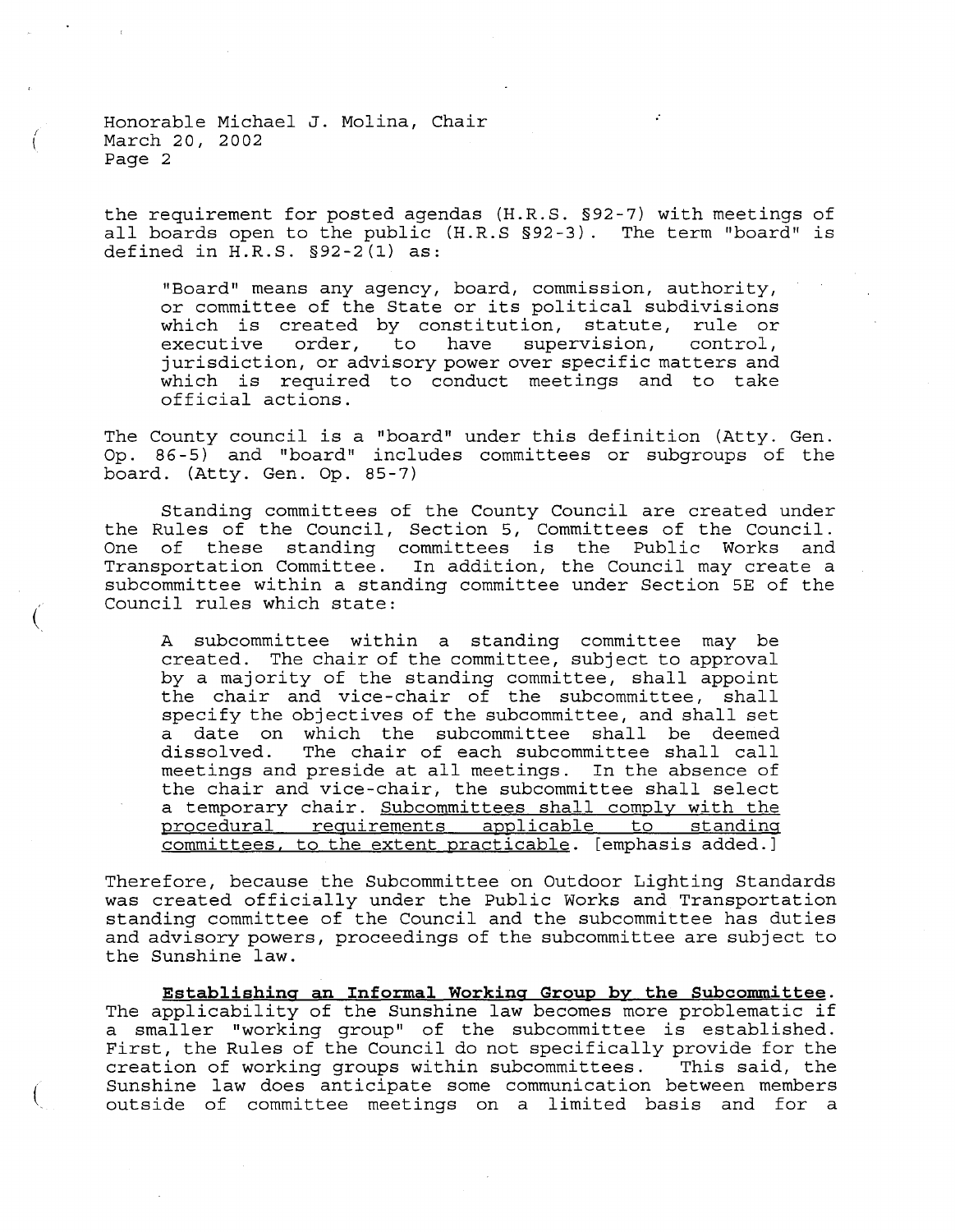(

particular investigative basis. Under H.R.S. §92-2.5, permitted interactions of members, two or more members of <sup>a</sup> committee (but less than the number needed for <sup>a</sup> quorum) may meet to investigate <sup>a</sup> matter provided the scope is defined by the committee, the results are presented to the committee at <sup>a</sup> meeting, and deliberation/decision making occurs only at <sup>a</sup> subsequently noticed meeting.<sup>1</sup> Under this provision, two or more members of the subcommittee could not meet as a working group to discuss the work of the subcommittee generally or to make decisions aimed at reaching compromise or consensus.

**Meetings of Former Subcommittee Members, in Whole or in Part, Once the Subcommittee is Dissolves.** As cited above, Section 5E of the Council rules provides for the dissolution of Council subcommittees by requiring that <sup>a</sup> date is set upon which the subcommittee will dissolve. Also as stated above, <sup>a</sup> subcommittee is a board that has advisory power over specific matters and which is required to conduct meetings and to take official actions. Once required to conduct meetings and to take official actions. dissolved, the subcommittee no longer has any advisory power and is not required to conduct meetings. Therefore, former subcommittee members are free to meet as they wish independently to discuss whatever matters they chose. Such meetings would be outside of the governmental process and not subject to the Sunshine law.

**Meetings of Subcommittee Members, if the Subcommittee Suspends its Activities or Operations for <sup>a</sup> Specific Period of Time.** Section 5E of the Rules of the Council does not provide- for the suspension of a subcommittee's responsibility. Instead, the rule provides for <sup>a</sup> specific term for the subcommittee and its dissolution. This rule

**IH.R. S. §92 -2.5, Permitted interaction of members.** (a) Two members of <sup>a</sup> board may communicate or interact privately between themselves to gather information from each other about official board members to enable them to perform their duties faithfully, as long as no commitment to vote is made or sought.

(a) Two or more members of <sup>a</sup> board, but less than the number of members which would constitute a quorum for the board, may be assigned to:

(1) Investigate <sup>a</sup> matter relating to the official business of their board; provided that:

(A) The scope of the investigation and the scope of each member's authority are defined at <sup>a</sup> meeting of the board;

(B) All resulting findings and recommendations are presented to the board at <sup>a</sup> meeting of the board; and

(C) Deliberation and decisionmaking in the matter investigated, if any, occurs only at <sup>a</sup> duly noticed meeting of the board held subsequent to the meeting at which the findings and recommendations of the investigation were presented to the board;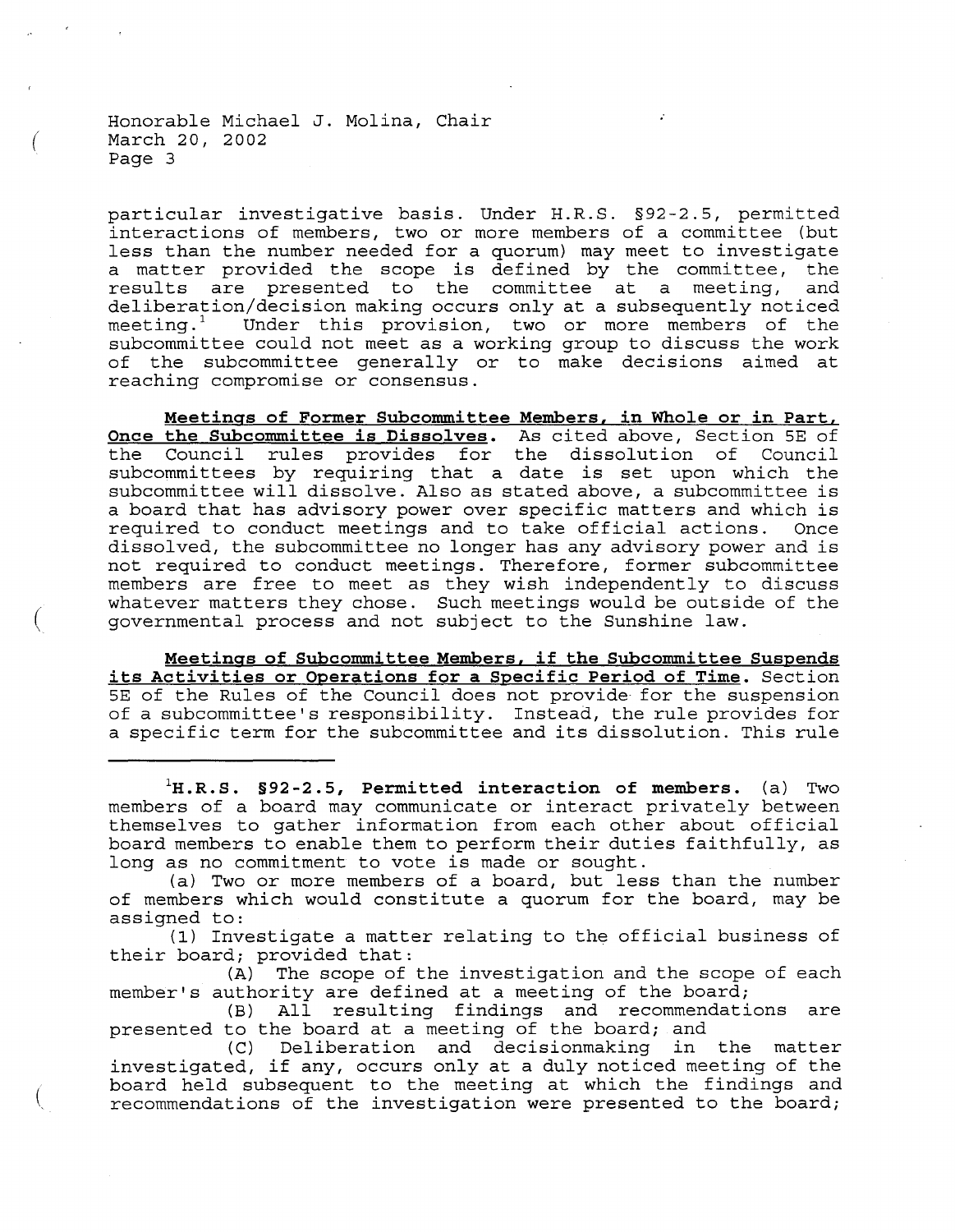(

(

(

also provides that the subcommittee shall comply with certain procedural requirements which includes Sunshine law procedures. Therefore, if the subcommittee were to "suspend" its activities by not formally meeting for a period of time, the members would not be free to meet privately to make decisions related to the subcommittee's business. So long as the subcommittee retains its advisory authority to the County Council, meetings of the subcommittee must adhere to the requirements of the Sunshine Law.

**The Ability of Former Subcommittee Members to Meet Formally or Informally with County Departments.** This question concerns the application of the Sunshine law to committees established within the executive branch of our local government. On April 30, 2001, the Office of Information Practices issued an opinion entitled, "Sunshine Law Application to Vision Teams and Neighborhood Board Members' Attendance at Vision Team Meetings (OIP Op. Ltr No. 01-<br>01)." A review of this opinion indicated that in certain A review of this opinion indicated that in certain circumstances the Sunshine law might apply when an executive agency sets up <sup>a</sup> committee that includes members of the public charged with the task of advising the department on a specific matter.

In an effort to determine if the Sunshine law applies to formal meetings with County departments, I spoke with Ms. Carlotta Dias, Staff Attorney, of the State of Hawaii, Office of Information Practices, in Honolulu. <sup>I</sup> asked Ms. Dias to clarify her office's opinion relating to the application of the state Sunshine Law to executive committees.

Ms. Dias explained that the OIP opinion was <sup>a</sup> difficult decision to write because there was no other body similar to the Vision Teams. At the time, the City and County of Honolulu was using Vision Teams to determine priorities for capital improvement projects in the team's respective communities. These teams were established pursuant to the Revised Charter of Honolulu which allowed executive departments heads to appoint advisory committees. (Note: Article <sup>7</sup> of the Maui Charter does not include this authority.) Some of the Vision Teams were following the Sunshine law by posting their agendas and receiving public testimony while other teams were not. Ms. Dias also explained that the OIP used the definition of "board" under the Sunshine law and determined that some elements of the Vision Team were clearly like a board and therefore subject to the Sunshine Law.

Ms. Dias cautioned that the OIP opinion was quite specific to the facts presented and suggested that we go through the five-part analysis to analyze whether or not the Sunshine law is applicable to our particular situation. For example, the Vision Teams were organized in such a way that the membership was fluid. Any member of the public who showed up for the meeting was on the "board".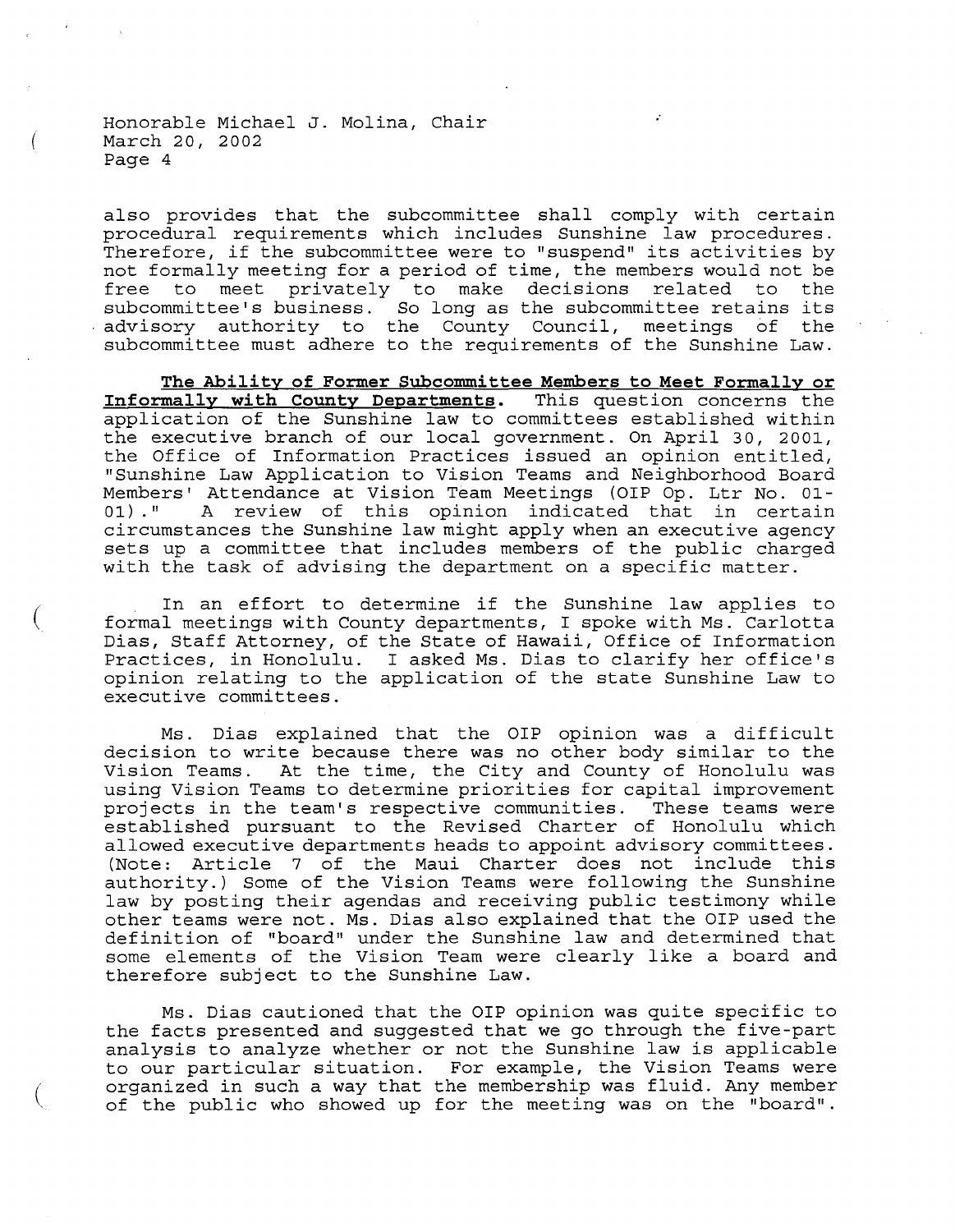(

(

(

Also, there was no chair or secretary. Ms. Dias also referred me to <sup>a</sup> 1990 opinion by the Attorney General (90-7) in which <sup>a</sup> distinction was made between deliberative bodies with defined duties, compensation, and member qualifications (Sunshine law<br>applies) versus technical consultants which function in an versus technical consultants which function in individual capacity (Sunshine law inapplicable.)

,.

In order to determine if the Sunshine law applies to your question in particular, Ms. Dias suggested that <sup>I</sup> apply the 5-part Green Sand test to determine if the proposed task force or executive committee is <sup>a</sup> "board" within the meaning of the Sunshine law. In Green Sand Community Ass'n v. Hayward, Civ. No. 93-3259, slip op. At 9 (Haw. 1996) (memorandum opinion) (hereinafter "Green  $Sand'$ ")<sup>2</sup>, the Hawaii Supreme Court defined a board using the following test. The Court stated that <sup>a</sup> board must be:

(1) an agency, board, commission, authority, or committee of the State or its political subdivisions; (2) which is created by constitution, statute, rule, or executive order; (3) to have supervision, control, jurisdiction, or advisory power over specific matters; (4) which is required to conduct meetings; and (5) which is required to take official actions.

Clearly, former subcommittee members meeting informally with County departments would not fall within the definition of <sup>a</sup> board because there would be no committee established to act on any specific matter. Therefore, the Sunshine law would not apply to these future meetings nor prohibit former subcommittee members from meeting, after the fact, on an informal basis to assist <sup>a</sup> County department in developing rules, regulations or guidelines relating to outdoor lighting standards.

The requirements of the Sunshine law might apply to meetings of former subcommittee members with County departments provided that the departments have acted to establish: (1) an executive committee, (2) pursuant to the charter, a departmental rule or executive order, (3) that has advisory power, (4) is required to conduct meetings, and (5) is required to make recommendations to the department.

 $^{2}$ Pursuant to sections 35(b) and (c) of the Hawaii Rules of Appellate Procedure, memorandum opinions are without precedential effect, not published and may not be cited in legal briefs to the court. However, the test is used here for analysis as it was the same test relied upon by the OIP in issuing its opinion.